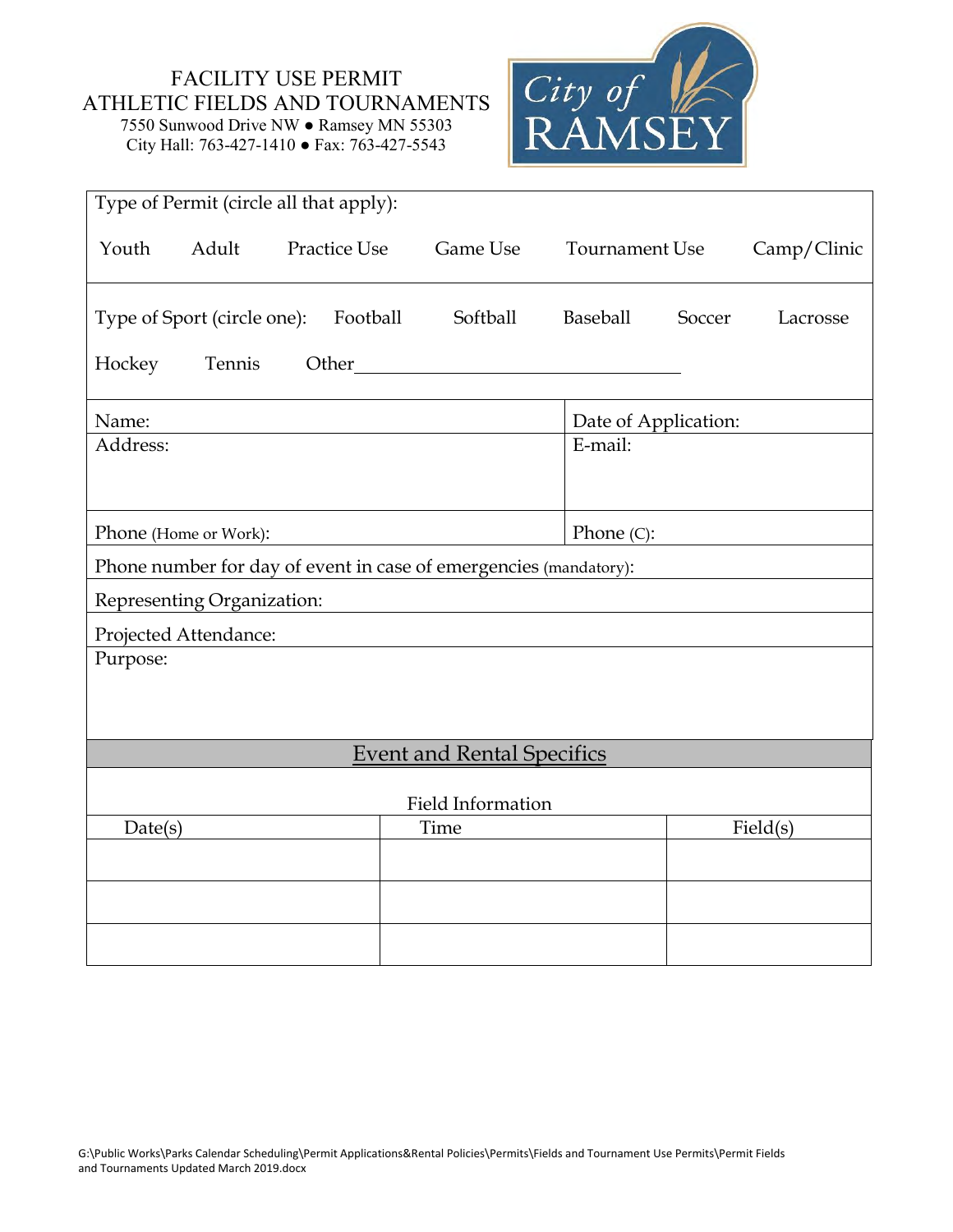| FIELD FEES FOR GENERAL USE (does not include tournaments) |  |            |  |        |  |      |  |         |       |                             |
|-----------------------------------------------------------|--|------------|--|--------|--|------|--|---------|-------|-----------------------------|
| per field/                                                |  | $$14$ per  |  | $#$ of |  | # of |  | Deposit |       | Total for General Field Use |
| per 3 hrs.                                                |  | additional |  | fields |  | days |  |         |       |                             |
| \$42                                                      |  | hr.        |  |        |  |      |  | \$100   | $= 1$ |                             |

Non-Resident fee \$65 per 3 hrs + \$21.67 each additional hr. and \$100 deposit.

| <b>WITH LIGHTS</b> |              |            |  |        |  |        |  |         |   |                             |
|--------------------|--------------|------------|--|--------|--|--------|--|---------|---|-----------------------------|
| per field/         |              | $$15$ per  |  | $#$ of |  | $#$ of |  | Deposit |   | Total for General Field Use |
| per 3 hrs.         |              | additional |  | fields |  | davs   |  |         | = |                             |
| \$45               | $\mathbf{v}$ | hr.        |  |        |  |        |  | \$100   |   |                             |

Non – Resident fee \$70 per 3 hrs + \$23.34 each additional hr. and \$100 deposit.

| FEES FOR TOURNAMENT USE (does not include lights) |  |        |     |    |  |            |     |                      |
|---------------------------------------------------|--|--------|-----|----|--|------------|-----|----------------------|
| Per field/per                                     |  | $#$ of |     |    |  | Tournament |     | Total for Tournament |
| event                                             |  | fields |     |    |  | Deposit    |     | Rental               |
| \$240                                             |  |        | $=$ | £6 |  | \$150      | $=$ |                      |

| YOUTH MAINTENANCE FEES |                    |             |     |       |  |  |  |  |
|------------------------|--------------------|-------------|-----|-------|--|--|--|--|
| Per field/             |                    | # of fields |     | Total |  |  |  |  |
| \$12                   | $\mathbf{v}$<br>╯ヽ |             | $=$ | лIJ   |  |  |  |  |

| <b>Possible Additional Charges</b> |                                                      |              |                     |  |  |  |  |  |  |
|------------------------------------|------------------------------------------------------|--------------|---------------------|--|--|--|--|--|--|
|                                    | Resident                                             | Non-resident | (Bring amount over) |  |  |  |  |  |  |
| Park Center Building               | \$24 hr                                              | \$31 hr      |                     |  |  |  |  |  |  |
| Damage & Key Deposits              | $$100/$ \$55                                         | $$100/$ \$55 |                     |  |  |  |  |  |  |
| Lions Pavilion                     | \$9 hr                                               | \$14 hr      |                     |  |  |  |  |  |  |
| Concessions (requires pavilion     | \$14 hr                                              | $$19$ hr     |                     |  |  |  |  |  |  |
| rental) Damage & KeyDeposits       | $$100/$ \$55                                         | $$100/$ \$55 |                     |  |  |  |  |  |  |
| <b>Elmcrest Park Building</b>      | \$31 hr                                              | \$39 hr      |                     |  |  |  |  |  |  |
| Damage & Key Deposits              | $$100/$ \$55                                         | $$100/$ \$55 |                     |  |  |  |  |  |  |
| Meeting Room/Concessions           | \$24 hr                                              | \$29 hr      |                     |  |  |  |  |  |  |
| Damage & Key Deposits              | $$100/$ \$55                                         | $$100/$ \$55 |                     |  |  |  |  |  |  |
| <b>Meeting Room</b>                | \$19 hr                                              | \$25 hr      |                     |  |  |  |  |  |  |
| Damage & Key Deposits              | $$100/$ \$55                                         | $$100/$ \$55 |                     |  |  |  |  |  |  |
| <b>Elmcrest Pavilion</b>           | \$14 hr                                              | \$19 hr      |                     |  |  |  |  |  |  |
|                                    | \$10 FEE FOR YOUTH ORGANIZATIONS & 501c3 plus damage |              |                     |  |  |  |  |  |  |
| and key deposit where applicable   |                                                      | \$           |                     |  |  |  |  |  |  |

\* Tournament applicants will also be required to complete a Special Events Permit. There is no additional fee for this.

Total Rental Fees\$

Total Damage Deposit Fees\$

Total Due\$